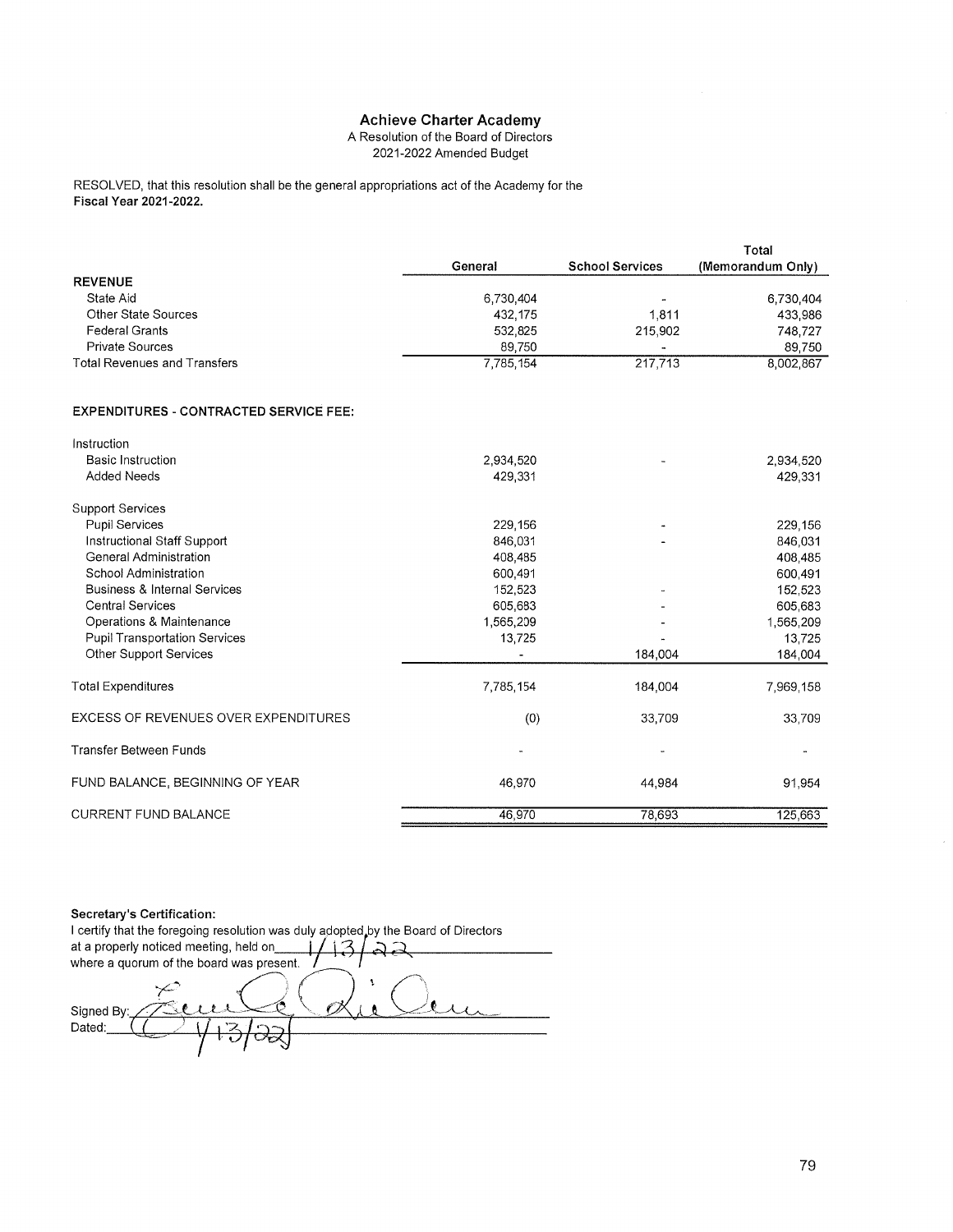2021-2022 Amended Budget Detail

|                                                              | 2021-2022<br>Amended |
|--------------------------------------------------------------|----------------------|
| <b>General Fund</b>                                          |                      |
| <b>REVENUE</b>                                               |                      |
| State Aid                                                    | 6,730,404            |
| Revenue from State Sources                                   | 432,175              |
| Restricted-Federal 'Pass thru' Grants - Title I              | 69,425               |
| Restricted-Federal 'Pass thru' Grants - Title II             | 19,480               |
| Restricted-Federal 'Pass thru' Grants - Title IV             | 10,000               |
| Restricted-Federal 'Pass thru' Grants - IDEA                 | 98,510               |
| Restricted-Federal 'Pass thru' Grants - CRF                  | 1,130                |
| Restricted-Federal 'Pass thru' Grants - ESSER                | 334,280              |
| <b>Revenue from Private Sources</b>                          | 89,750               |
| <b>Total Revenue &amp; Other Transactions</b>                | 7,785,154            |
| <b>EXPENDITURES</b>                                          |                      |
| <b>Basic Instruction</b>                                     |                      |
| Salaries, Taxes, & Benefits                                  | 2,320,392            |
| Local Meetings                                               | 7,870                |
| Printing and Binding                                         | 31,350               |
| <b>Teaching Supplies</b>                                     | 386,132              |
| <b>Textbooks</b>                                             | 59,074               |
| Software & Equipment                                         | 1,275                |
| <b>Equipment Lease</b>                                       | 34,650               |
| Dues/Memberships                                             | 4,080                |
| Field trips                                                  | 20,900               |
| <b>Contracted Services</b>                                   | 29,477               |
| <b>Employment Expenses</b>                                   | 1,620                |
| Finger Printing & Background Checks                          | 2,700                |
| <b>Board Funds</b>                                           | 35,000               |
| <b>Total - Basic Instruction</b>                             | 2,934,520            |
| <b>Added Needs</b>                                           |                      |
| <b>Compensatory Education</b>                                |                      |
| Salaries, Taxes, & Benefits                                  | 132,683              |
| Teaching Supplies                                            | 44,611               |
| <b>Subtotal - Compensatory Education</b>                     | 177,294              |
|                                                              |                      |
| <b>Special Education</b>                                     |                      |
| Salaries, Taxes, & Benefits                                  | 226,439              |
| <b>Local Meetings</b>                                        | 375                  |
| <b>Workshops and Conferences</b><br><b>Teaching Supplies</b> | 1,116<br>2,380       |
|                                                              | 770                  |
| Software & Equipment<br><b>Indirect Costs</b>                |                      |
| <b>Subtotal - Special Education</b>                          | 20,957<br>252,037    |
|                                                              |                      |
| Total - Added Needs                                          | 429,331              |
| <b>Pupil Services</b>                                        |                      |
| <b>Occupational Therapist Services</b>                       | 78,718               |
| <b>Psychological Services</b>                                | 27,301               |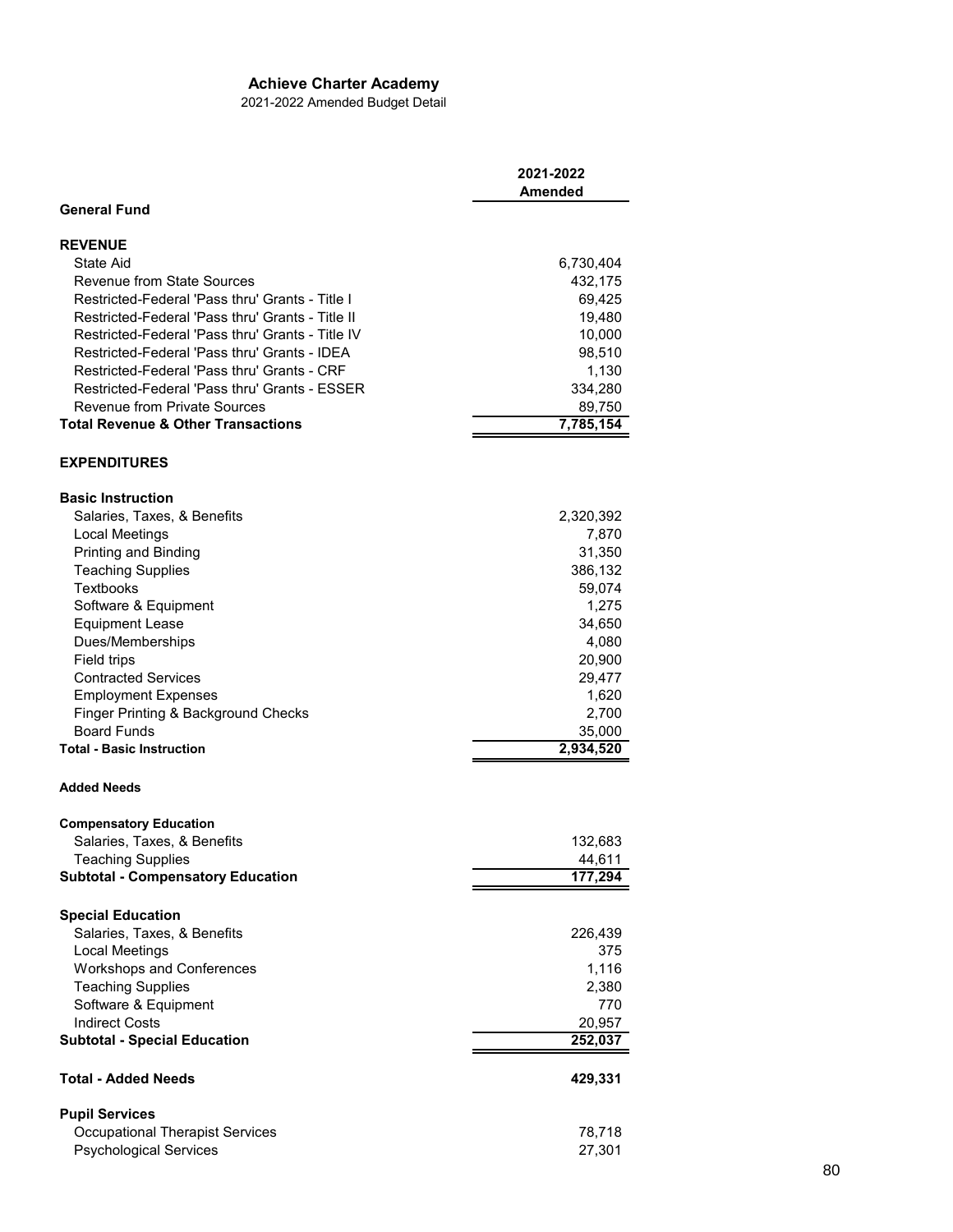| Speech Pathology                              | 78,718         |
|-----------------------------------------------|----------------|
| <b>Social Work Services</b>                   | 44,419         |
| <b>Total - Pupil Services</b>                 | 229,156        |
|                                               |                |
| <b>Instructional Staff Support</b>            |                |
| Salaries, Taxes, & Benefits                   | 371,668        |
| <b>Workshops and Conferences</b>              | 6,265          |
| Improvement of Instruction                    | 265,370        |
| <b>Professional Development</b>               | 64,499         |
| <b>Library Books</b>                          | 4,000          |
| Library                                       | 450            |
| Technology                                    | 88,117         |
| Special Education                             | 29,172         |
| Recess Aides                                  | 16,490         |
| <b>Total - Instructional Staff Support</b>    | 846,031        |
| <b>General Administration</b>                 |                |
| <b>Board of Education</b>                     |                |
| <b>Board of Education Administration</b>      | 80,948         |
| Legal Fees                                    | 7,250          |
| Audit                                         | 11,000         |
| Travel & Expense Staff                        | 500            |
| Insurance                                     | 11,800         |
| <b>Subtotal - Board of Education</b>          | 111,498        |
|                                               |                |
| <b>Executive Administration</b>               |                |
| <b>Executive Administration</b>               | 98,879         |
| Oversight Fee                                 | 198,108        |
| <b>Subtotal - Executive Administration</b>    | 296,987        |
|                                               |                |
| <b>Total - General Administration</b>         | 408,485        |
| <b>School Administration</b>                  |                |
|                                               |                |
| <b>Office of the Principal</b>                |                |
| Salaries, Taxes, & Benefits                   | 280,217        |
| Local Meetings                                | 7,475          |
| <b>Workshops and Conferences</b>              | 5,198          |
| Mailing                                       | 5,940          |
| Printing & Binding                            | 2,025          |
| <b>Office Supplies</b>                        | 6,600          |
| Dues/Memberships<br>Advertising               | 3,500<br>1,335 |
| <b>Contracted Services</b>                    | 460            |
| <b>Bank Charges</b>                           | 640            |
| <b>Indirect Costs</b>                         | 30,538         |
| Subtotal - Office of the Principal            | 343,928        |
|                                               |                |
| <b>Other School Administration</b>            |                |
| Admissions & Other Administrative Support     | 237,589        |
| Salaries, Taxes, & Benefits                   | 17,119         |
| <b>Local Meetings</b>                         | 170            |
| <b>Workshops and Conferences</b>              | 185            |
| Printing & Binding                            | 1,500          |
| <b>Subtotal - Other School Administration</b> | 256,563        |
| <b>Total - School Administration</b>          | 600,491        |
| <b>Business &amp; Internal Services</b>       |                |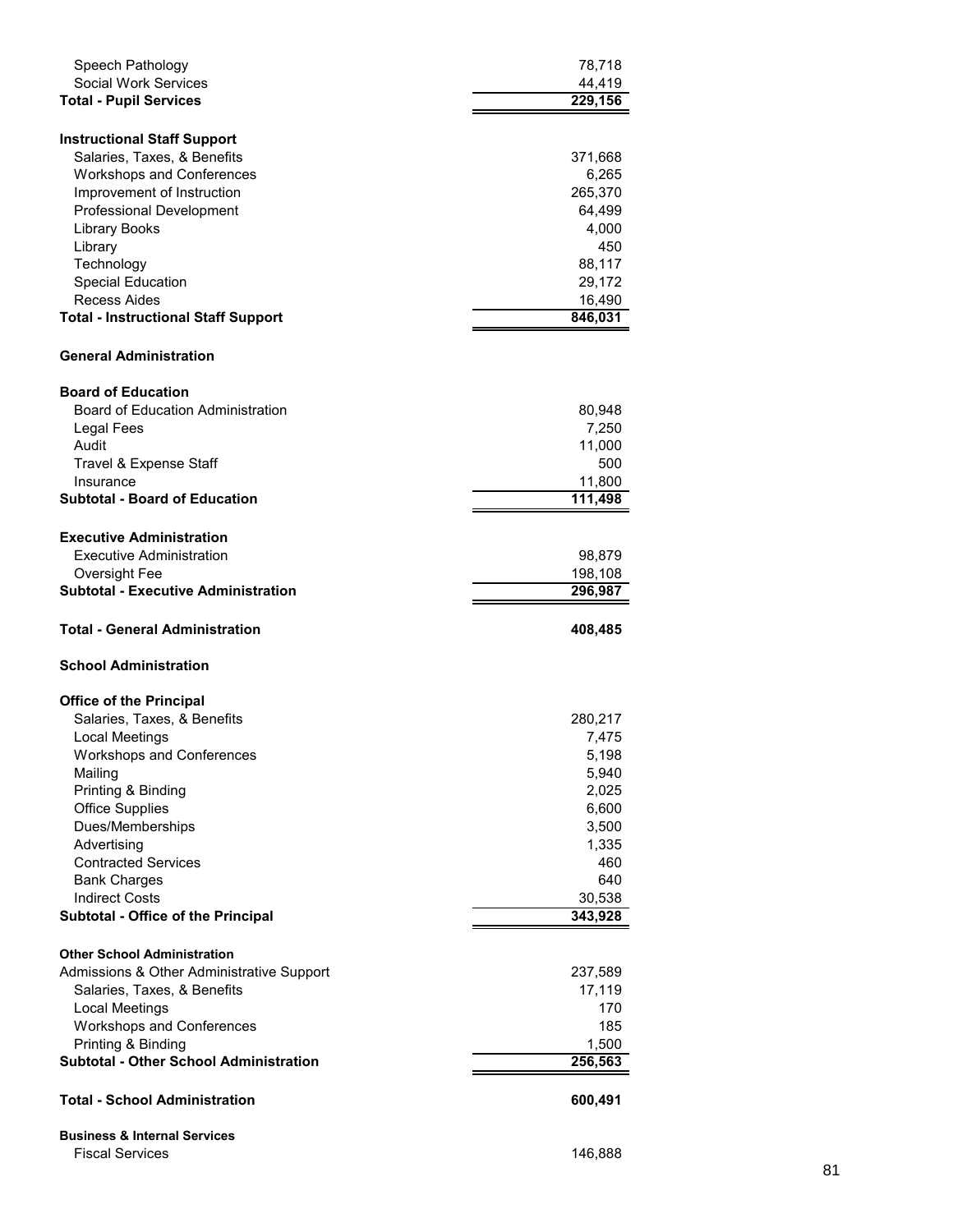| <b>Internal Distribution Services</b><br><b>Total - Business &amp; Internal Services</b> | 5,635<br>152,523 |
|------------------------------------------------------------------------------------------|------------------|
| <b>Central Services</b>                                                                  |                  |
| <b>Information Services</b>                                                              | 52,045           |
| <b>Staff/Personnel Services</b>                                                          | 266,530          |
| <b>Data Processing Services</b>                                                          | 205,546          |
| <b>Other Central Services</b>                                                            | 81,562           |
| <b>Total - Central Services</b>                                                          | 605,683          |
| <b>Operations &amp; Maintenance</b>                                                      |                  |
| <b>Internal Building Services</b>                                                        | 33,177           |
| Telephone                                                                                | 2,715            |
| Heat                                                                                     | 3,275            |
| Electric                                                                                 | 48,100           |
| Sewer                                                                                    | 18,725           |
| Waste & Trash Disposal                                                                   | 3,000            |
| <b>Building Maintenance &amp; Repair</b>                                                 | 250,874          |
| Equipment Maintenance & Repair                                                           | 5,890            |
| Lease of Building                                                                        | 1,021,950        |
| Lease of Equipment                                                                       | 5,335            |
| <b>Supplies</b>                                                                          | 5,523            |
| <b>Equipment Purchases</b>                                                               | 36,317           |
| Liability Insurance                                                                      | 1,600            |
| <b>Property Taxes</b>                                                                    | 65,052           |
| Property Insurance                                                                       | 16,700           |
| Safety & Security                                                                        | 46,976           |
|                                                                                          |                  |
|                                                                                          |                  |
| <b>Total - Operations &amp; Maintenance</b>                                              | 1,565,209        |
| <b>Pupil Transportation Services</b>                                                     |                  |
| <b>Contracted Transportation</b>                                                         | 13,725           |
| <b>Total - Pupil Transportation Services</b>                                             | 13,725           |
| <b>Other Support Services</b>                                                            |                  |
|                                                                                          |                  |
| <b>Pupil Activities</b>                                                                  |                  |
| Salaries, Taxes, & Benefits                                                              |                  |
| <b>Contracted Services</b>                                                               |                  |
| Supplies<br><b>Total - Pupil Activities</b>                                              |                  |
|                                                                                          |                  |
| Outgoing Transfer to School Service Fund                                                 |                  |
| Total Expenditures & Other Transactions                                                  | 7,785,154        |
|                                                                                          |                  |
| <b>Revenues and Other Financing Sources Over</b>                                         |                  |
| (Under) Expenditures and Other Uses                                                      | (0)              |
| Beginning Fund Balance (7/1)                                                             | 46,970           |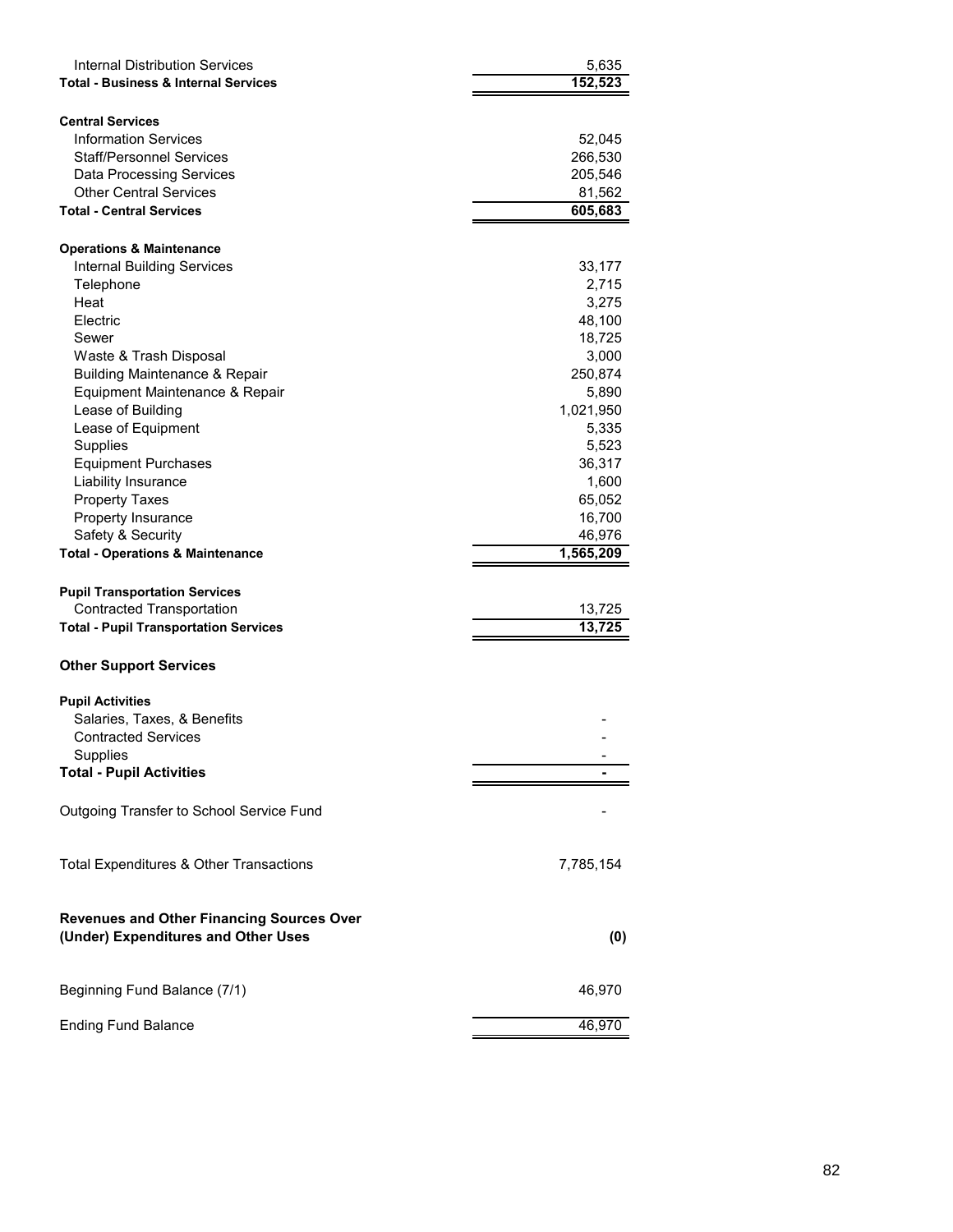| <b>School Service Fund</b>                                                                                                                                     |                             |
|----------------------------------------------------------------------------------------------------------------------------------------------------------------|-----------------------------|
| Department of Agriculture                                                                                                                                      | 150,893                     |
| Department of Agriculture - Breakfast                                                                                                                          | 55,150                      |
| Department of Agriculture - Fruit/Veg                                                                                                                          |                             |
| Commodities                                                                                                                                                    | 9,860                       |
| <b>Other USDA Grants</b>                                                                                                                                       |                             |
| <b>Total Food Service Revenue</b>                                                                                                                              | 217,713                     |
| Transfer In from General Fund                                                                                                                                  |                             |
| <b>Total Revenue and Incoming Transfers</b>                                                                                                                    | 217,713                     |
| <b>EXPENDITURES</b><br><b>Food Services</b><br>Supplies, Materials including Commodities expense<br>Salaries & Wages<br><b>Total Food Service Expenditures</b> | 180,802<br>3,202<br>184,004 |
| <b>Revenues and Other Financing Sources Over</b><br>(Under) Expenditures and Other Uses                                                                        | 33,709                      |
|                                                                                                                                                                |                             |
| Beginning Fund Balance (7/1)                                                                                                                                   | 44,984                      |
| <b>Ending Food Service Fund Balance</b>                                                                                                                        | 78,693                      |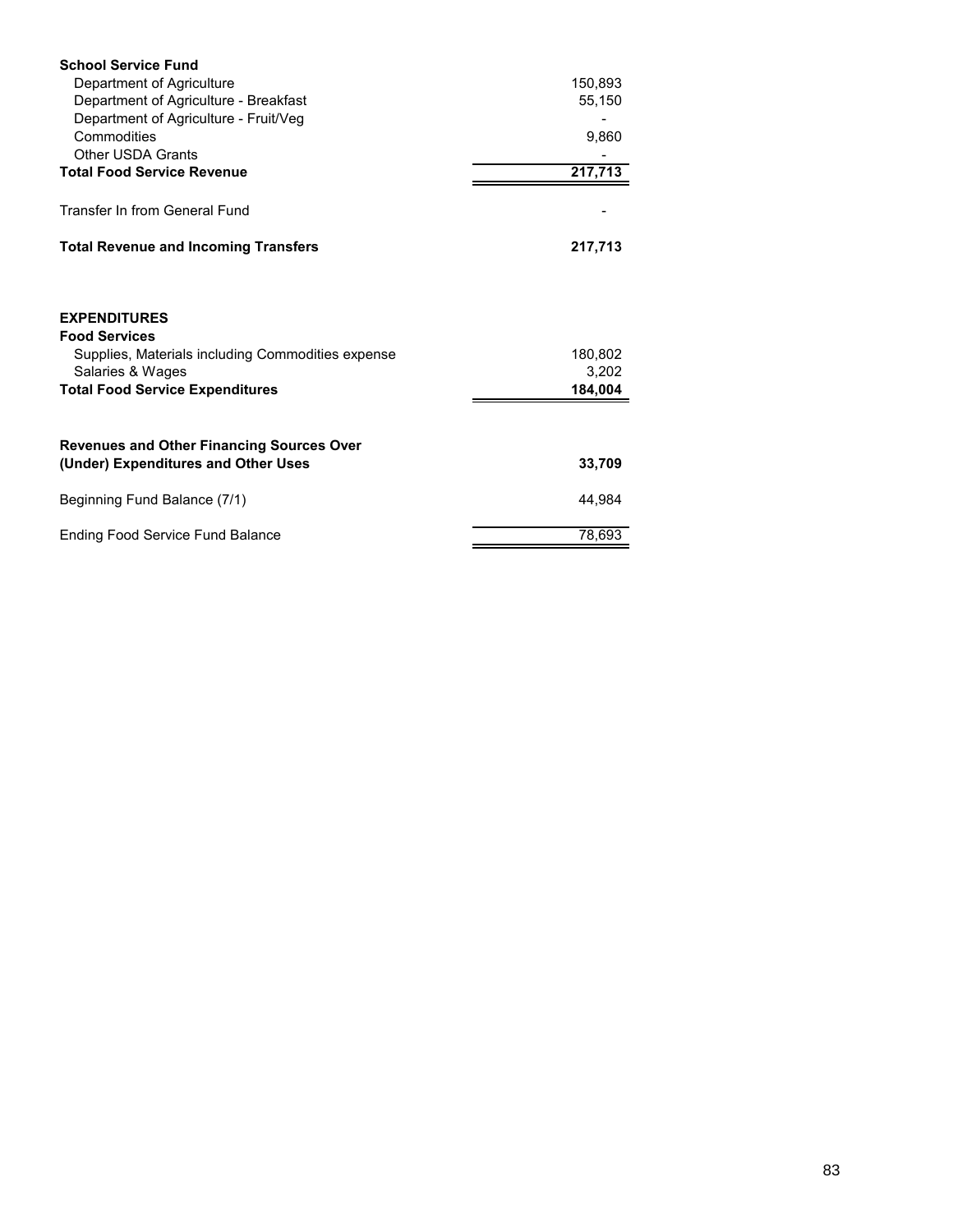2021-22 Initial Budget Comparison to 2021-22 Amended Budget

|                              | 2021-22<br><b>Initial Budget</b><br>Proposal | 2021-22<br><b>Amended Budget</b><br><b>Proposal</b> | Change    |
|------------------------------|----------------------------------------------|-----------------------------------------------------|-----------|
| <b>REVENUE</b>               |                                              |                                                     |           |
| State Aid                    | 6,255,505                                    | 6.730.404                                           | 474.899   |
| <b>Other State Sources</b>   | 226,897                                      | 433,986                                             | 207,089   |
| Local Sources                | $\overline{\phantom{0}}$                     | -                                                   | -         |
| <b>Federal Grants</b>        | 795.143                                      | 748.727                                             | (46, 416) |
| <b>Private Sources</b>       | 134.124                                      | 89.750                                              | (44, 374) |
| Total Revenues and Transfers | 7,411,669                                    | 8,002,867                                           | 591,198   |

#### **EXPENDITURES - CONTRACTED SERVICE FEE:**

| Instruction                                 |           |           |           |
|---------------------------------------------|-----------|-----------|-----------|
| <b>Basic Instruction</b>                    | 2,895,474 | 2,934,520 | 39,046    |
| <b>Added Needs</b>                          | 403,136   | 429,331   | 26,195    |
| <b>Support Services</b>                     |           |           |           |
| <b>Pupil Services</b>                       | 231,125   | 229,156   | (1,969)   |
| <b>Instructional Staff Support</b>          | 747,058   | 846,031   | 98,973    |
| <b>General Administration</b>               | 350,004   | 408,485   | 58,481    |
| <b>School Administration</b>                | 486,667   | 600,491   | 113,824   |
| <b>Business &amp; Internal Services</b>     | 119,965   | 152,523   | 32,558    |
| <b>Central Services</b>                     | 429,908   | 605,683   | 175,775   |
| Operations & Maintenance                    | 1,611,908 | 1,565,209 | (46, 698) |
| <b>Pupil Transportation Services</b>        | 13,650    | 13,725    | 75        |
| <b>Other Support Services</b>               | 123,563   | 184,004   | 60,441    |
| <b>Total Expenditures</b>                   | 7,412,457 | 7,969,158 | 556,701   |
| <b>EXCESS OF REVENUES OVER EXPENDITURES</b> | (788)     | 33,709    | 34,497    |
| <b>Transfer Between Funds</b>               | ۰         |           |           |
| FUND BALANCE, BEGINNING OF YEAR             | 81,380    | 91,954    | 10,574    |
| <b>CURRENT FUND BALANCE</b>                 | 80,592    | 125,663   | 45,071    |